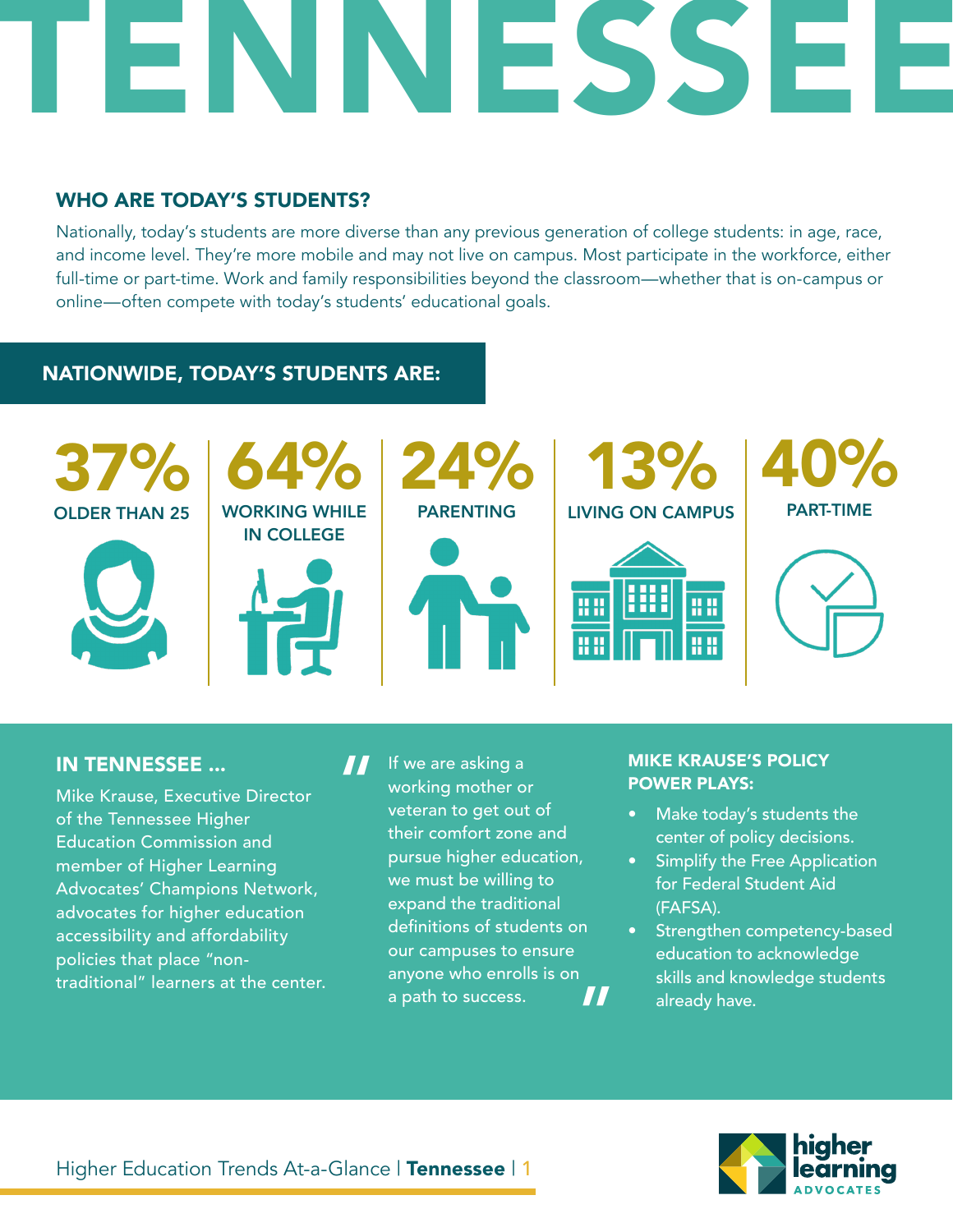# SNAPSHOT: How do Tennessee 's numbers stack up?

To better understand how Tennessee compares to the national higher education landscape, look to the data below detailing trends in enrollment, federal student aid, tuition and fees, earnings, and attainment comparing national and state level data.



## FEDERAL STUDENT AID

About

and their families take out federal student loans,<sup>1</sup> compared to 60%

# 70% nationwide. 2

*1 Includes Direct Subsidized Loan, Direct Unsubsidized Loans, Parent PLUS, Grad PLUS, and Perkins Loan.* 

*2 https://www.cnbc.com/2017/07/03/this-is-the-agemost-americans-pay-off-their-student-loans.html*



3.0% 6.0%

- Direct Loan Subsidized
- 
- Direct Loan Unsubsidized Graduate
- Parent PLUS
- Grad PLUS
- Pell Grant
- Federal Supplemental Education Opportunity Grant (FSEOG)
- Federal Work Study
- **Perkins Loan**

*Source: Federal Student Aid Data Center. Direct Loan Program. AY 2016-2017 Quarter 4, Award Year Summary. https://studentaid.ed.gov/sa/about/datacenter/student/title-iv*

*Source: Federal Student Aid Data Center. Grant Volume. AY 2016-2017 Quarter 4, Award Summary. https://studentaid.ed.gov/sa/about/data-center/ student/title-iv*

*Source: Federal Student Aid Data Center. Campus-Based Program. AY 2016-2017. https://studentaid. ed.gov/sa/about/data-center/student/title-iv*



## Higher Education Trends At-a-Glance | Tennessee | 2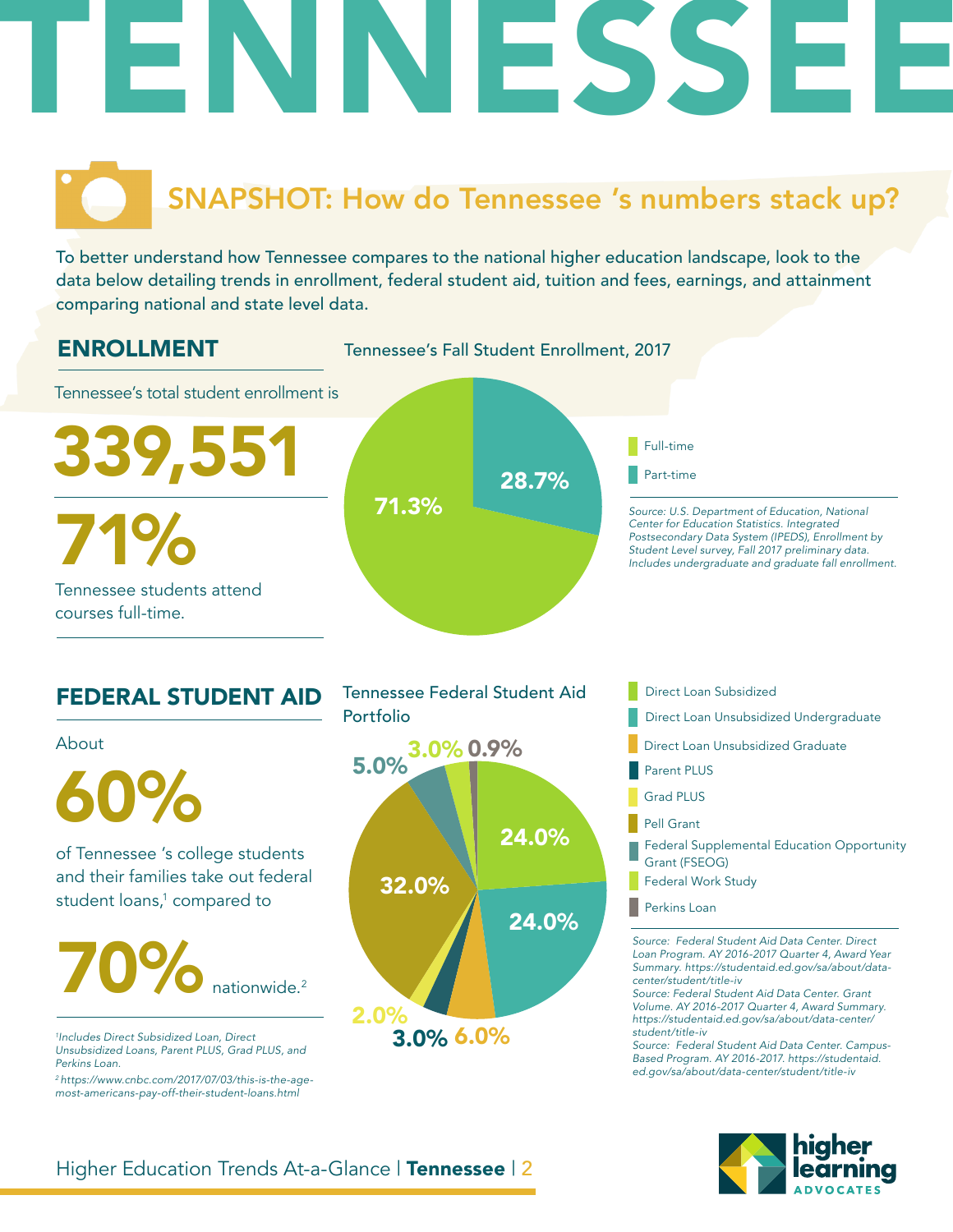# **NAPSHOT: How do Tennessee 's numbers stack up?**

## TUITION & FEES

Tennessee's institutions of higher education tuition & fees are mainly on-par with the national average.

*Source: College Board. Trends in College Pricing 2018. Figure 5 and 6. https://trends.collegeboard. org/college-pricing*

*Source: College Board. Average Tuition and Fees and Room and Board in Current Dollars, 2017-18 and 2018-19.*

*https://trends.collegeboard.org/college-pricing/* figures-tables/average-published-undergraduate*charges-sector-2018-19*

## ATTAINMENT

In 2016-2017, Tennessee students obtained certificates 10 percentage points higher than the national average.

#### Average Tuition & Fees | 2018-2019



#### Percentage of Degrees & Certificates Awarded | 2016-2017





*Source: U.S. Department of Education, National Center for Education Statistics. Integrated Postsecondary Education Data System (IPEDS), Completions Survey by Gender, 2016-2017 academic year. Source: Ginder, S.A., Kelly-Reid, J.E., and Mann, F.B. (2018). Postsecondary Institutions and Cost of Attendance in 2017– 18; Degrees and Other Awards Conferred, 2016–17; and 12-Month Enrollment, 2016–17: First Look (Provisional Data) (NCES 2018-060rev). U.S. Department of Education. Washington, DC: National Center for Education Statistics. Retrieved November 2018 from https://nces.ed.gov/pubs2018/2018060REV.pdf* Note: Certificates only include less than one year and at *least one year but less than 4 years.*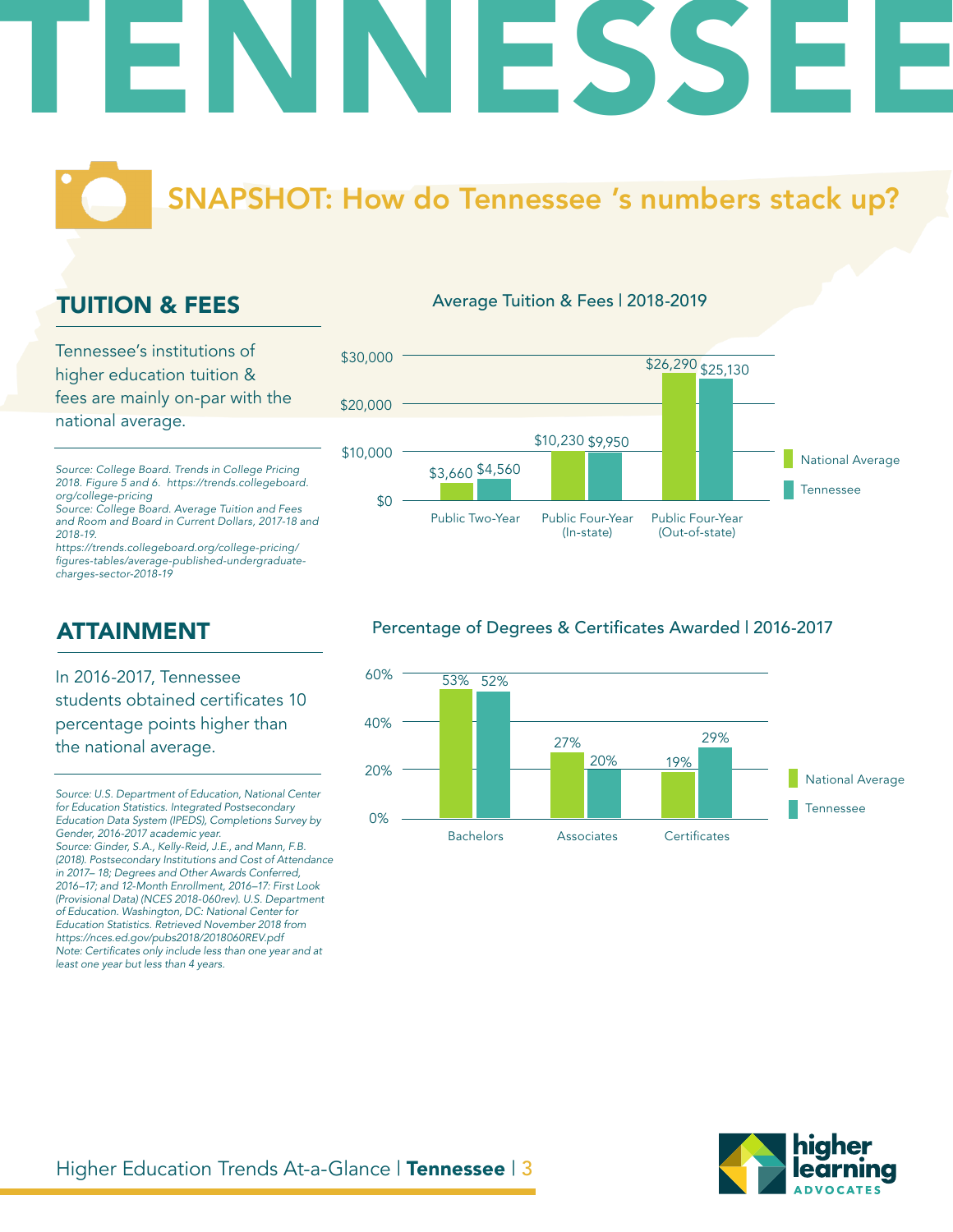# SNAPSHOT: How do Tennessee 's numbers stack up?

## ATTAINMENT *continued*

Tennessee Education Levels for Residents Ages 25-64

As of February 2019,

 $2.7\%$   $10.2\%$ 

of Tennessee residents ages 25- 64 have obtained a certificate or postsecondary degree.

#### NATIONALLY,

47.6%

of Americans ages 25-64 have obtained a certificate or postsecondary degree.3



### Percentage of Tennessee Residents Ages 25-64 with at least an Associate's Degree by Race



*Source: Lumina Foundation. A Stronger Nation. February 26, 2019. http://strongernation. luminafoundation.org/report/2019/#state/TN*



<sup>3</sup>*http://strongernation.luminafoundation.org/ report/2019/#state/TN*

Higher Education Trends At-a-Glance | Tennessee | 4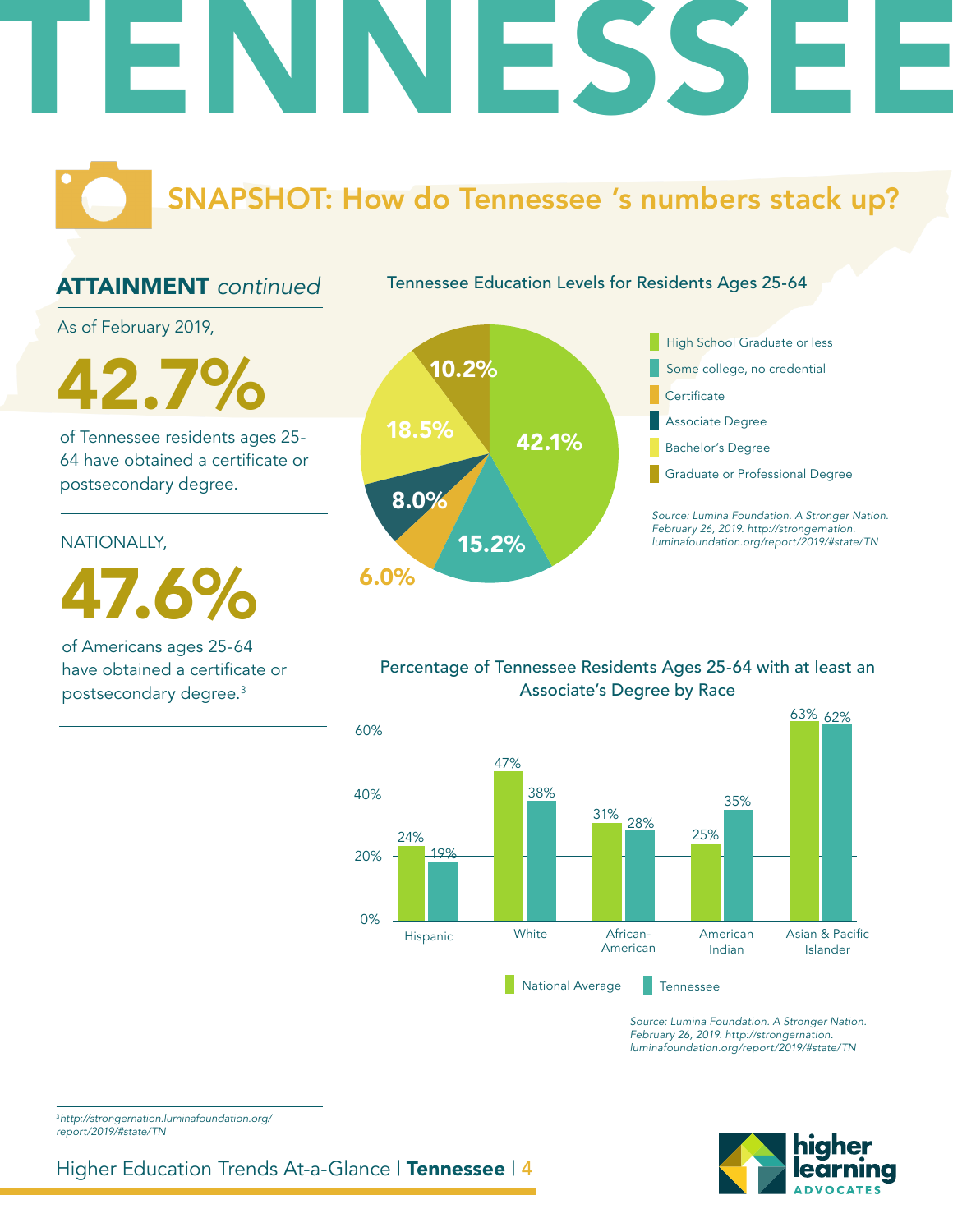# SNAPSHOT: How do Tennessee 's numbers stack

# EARNINGS AND EMPLOYMENT

Americans who earn a postsecondary degree or credential have higher earnings potential.

*Source: Georgetown University Center for Education*  and Workforce. Certificates: Gateway to Gainful *Employment and College Degrees. https://cew.* georgetown.edu/cew-reports/certificates/

Tennessee workers with higher levels of postsecondary attainment have more earning power than their peers with less than a bachelor's degree. However, the median earnings of Tennessee residents is below the national average.

*Source: U.S. Census Bureau, Earnings in the Past 12 Months, 2012-2016 American Community Survey 5-Year Estimates.* https://factfinder.census.gov/faces/tableservices/

*jsf/pages/productview.xhtml?pid=ACS\_09\_5YR\_*

### The majority of jobs nationwide in 2020 will require education beyond high school.

*Source: Anthony P. Carnevale, Nicole Smith, and Jeff Strohl. Georgetown Center for Education and Workforce. Recovery: Job Growth and Education Requirements through 2020. June 26, 2013. https://cew.georgetown.edu/cew-reports/ recovery-job-growth-and-education-requirementsthrough-2020/*

#### National Average Earnings of U.S. Workers By Educational Attainment



### Median Earnings by Educational Attainment for Tennessee Residents Aged 25 and Over



#### Percentage of Jobs that will Require Postsecondary Education by 2020





Higher Education Trends At-a-Glance | Tennessee | 5